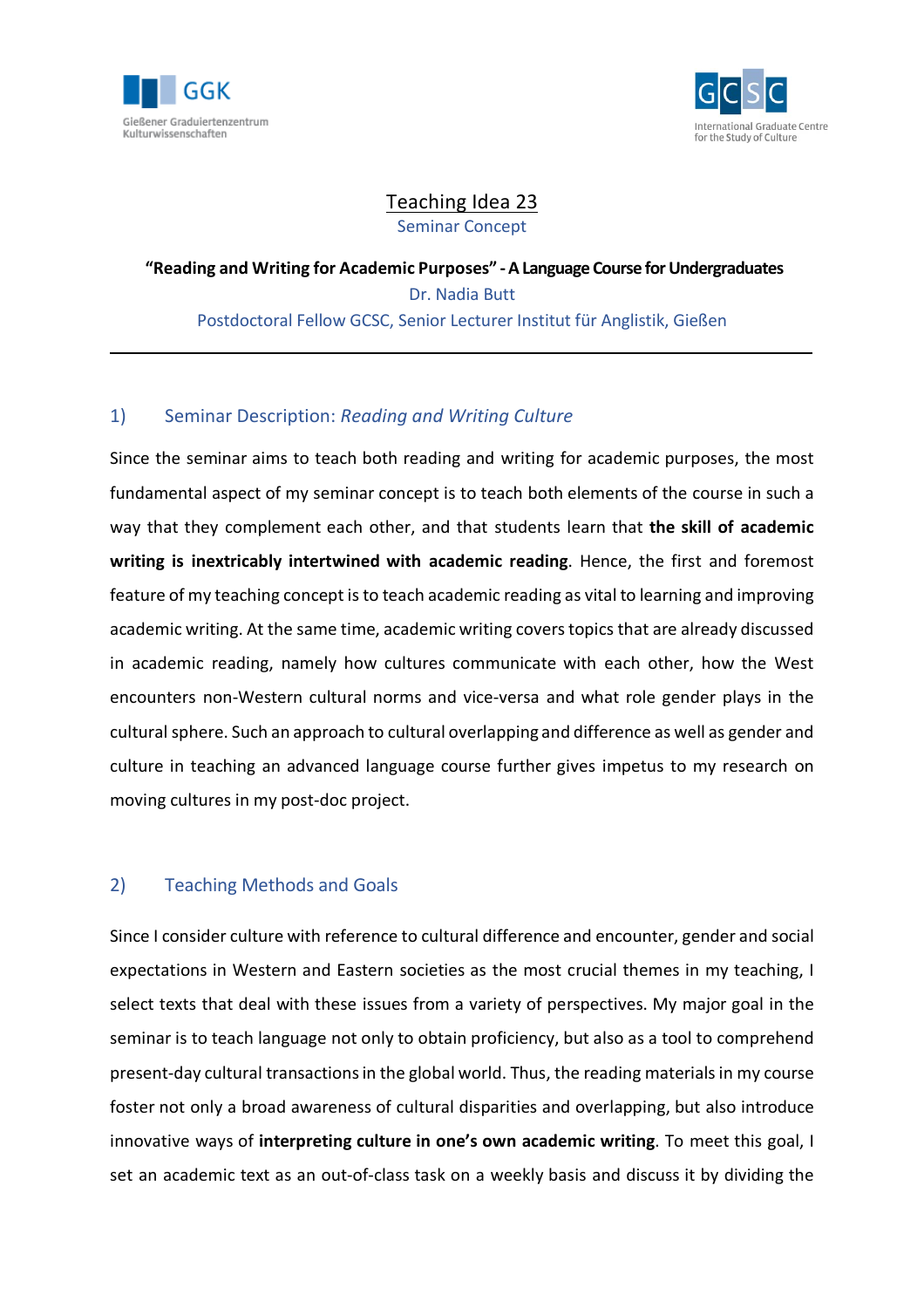class into small groups; each group exchanges their views on the texts and then one person reports back before the final discussion of the text collectively. Such a method of discussing texts in small groups not only develops **speaking, vocabulary, negotiating and presenting skills in English**, but also inculcates **creativity** and **critical thinking**, which are the major objectives in all my courses at the University of Giessen. Lastly, I also ask students to create **questions** about the texts themselves instead of only answering the ones set. A questionanswer method is, indeed, integral to my teaching concept, for it helps students to follow the line of argumentation in a complex text critically.

#### *How to Cope with the Challenge of Academic Writing with Reference to Academic Reading:*

Teaching academic writing in relation to academic reading is a daunting task, especially as most students are used to writing the way they speak. To start off academic writing, I first make students pay attention to the **writer's tone (or register)** in academic texts as part of their weekly homework. As a warmup exercise, students see a text on a power-point presentation and point out where the text is colloquial and where it is formal. Then they are asked to replace the colloquial passages with the more formal ones in pairs. Such a method introduces students to the most essential goal of academic writing, namely developing the ability to **write in a formal context**, first recognizing and then using the right vocabulary and collocation. Also, I address a list of common errors that I have gleaned from student essays in the last years on a weekly basis in my power-point presentation called "Error Terror," which most students find useful as well as entertaining.

Once it is clear that the tone has to be formal in writing academic texts, the next step is to teach and practise **words and phrases** employed in different kinds of academic texts, particularly short and long research or term paper. To achieve this target, students are asked to consult the shorter version of the *[Manchester](http://www.phrasebank.manchester.ac.uk/) Phrasebank* online, which offers a wide range of academic phrases and collocations, useful in writing academic/ research papers along with an online link on **[Hedging](http://www.uefap.com/writing/feature/hedge.htm)**, namely using cautious style with the helping of specific words and phrases. These two online links are particularly useful in citing outside sources in the essay elegantly.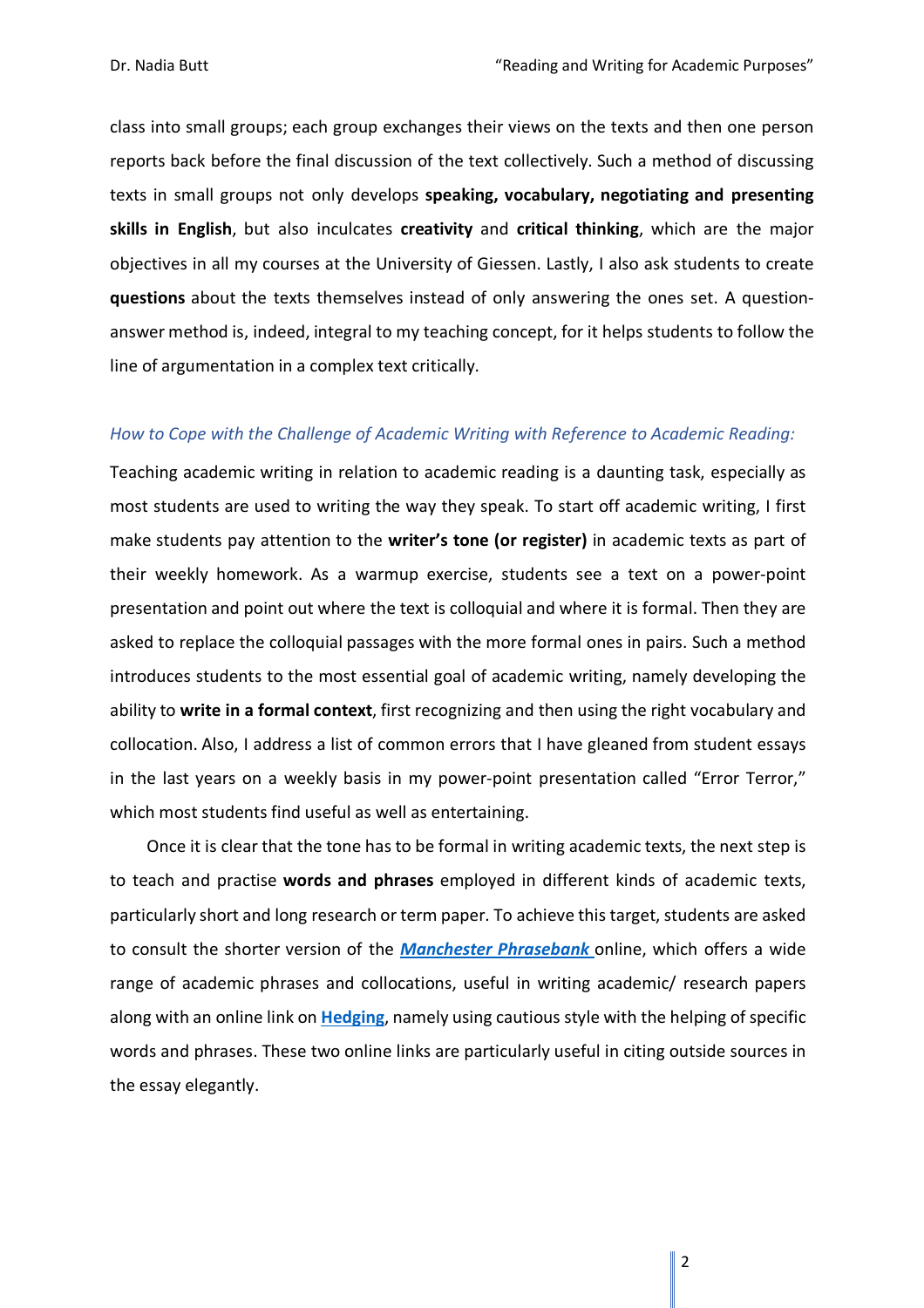### *Creating and Maintaining a "Personal Mini Dictionary":*

In order to further equip students with **enriched academic language and vocabulary** on a weekly basis, I motivate them to develop **sensitivity to language patterns** in order to enhance the skill of imitating good style and expression. I tend to remind them that skillful writing is an outcome of skillful reading. Those who wish to be successful writers have to engage more intensively with the reading assignments. To meet this objective, I make my students create a separate notebook as their "Personal Mini Dictionary" in which they are supposed to note down new words occurring in a reading assignment. With an exception of a few, a large majority proudly demonstrates the use of newly learned academic phraseology in their essays.

#### *Summarizing and Paraphrasing / Reporting on What is Read:*

As summarizing and paraphrasing are employed while writing an academic text, I use this strategy in analyzing a complex and challenging reading task, too. For example, while discussing the weekly reading assignment in class, I ask one group to summarize the text, the other to paraphrase, and the third group to give their individual perspectives on the text asking questions about its more ambivalent dimensions. Thus, my idea is to make students **approach a reading assignment from different angles**, paying special attention to the main ideas and content as well as the writer's tone and vocabulary. This method, indeed, encourages students to delve deeper into the texts they have read by finding out about the major themes, complex line of argumentation and new items of vocabulary, all of which are conducive to polishing academic writing skills.

#### *Strengths and Weaknesses of an Academic Text:*

As students learn to **interrogate and examine a writer's point of view**, they are able to think more **critically about their own line of thoughts** and in spotting flaws in reasoning more efficiently. Such a method is very useful in training students to become good readers and writers. My seminar concept lays a great deal of emphasis on critical thinking, for I tend to tell my students that "Thinking is hard work", so the attendees need to think clearly and logically first in order to become both independent readers and writers of academic texts.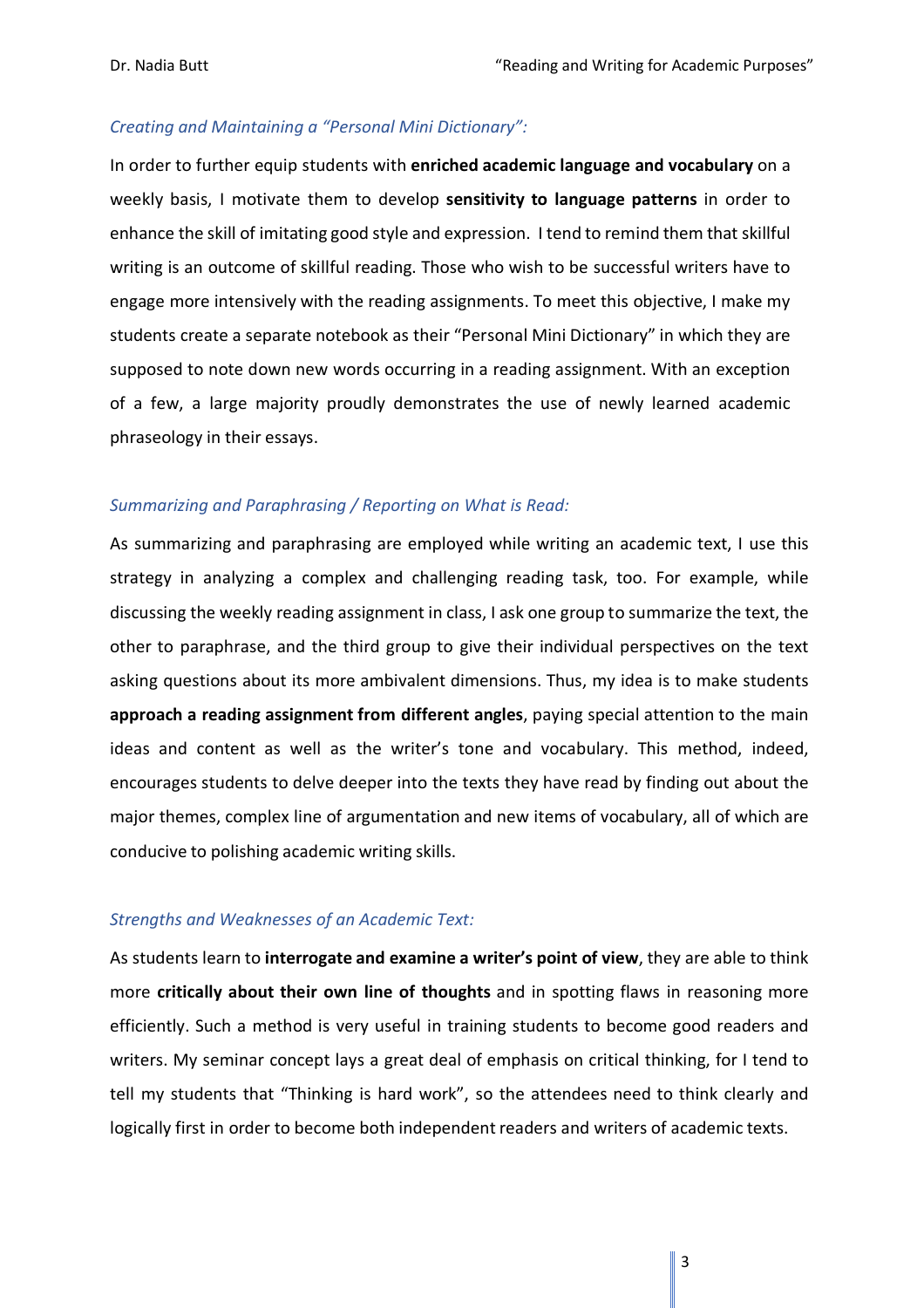## *Academic Writing Skills with a Focus on Sentence Structure:*

Finally, the two most important components of academic writing are thoroughly practised in my class, namely 1) **structure**, including learning about a single paragraph structure as well as the 5-paragraph-long essay structure and 2) **syntax**, including style, expression and error correction. To teach these skills, students are asked to do worksheets in pairs covering

- a) how to create an essay outline following the given structure,
- b) achieve unity and coherence in each paragraph and avoid repetitions of ideas or words,
- c) use parallel structure,
- d) avoid writing choppy, run-on or stringy sentences and
- e) lastly use punctuations with a special emphasis on avoiding comma splice.

I aim to teach these skills by engaging studentsin a dialogue that urgesthem **notto be scared of making mistakes** but 'make a lot of mistakesin order to learn from them'. Hence, creating a **comfortable classroom environment** that stimulates learning is fundamental to my seminar concept.

## *Creating Study Groups to Work Outside Classroom / Pair work or Group Work in Class:*

I believe in interactive and task-based teaching that requires a **dialogic approach** in and outside the classroom; in short, it is an approach that involves active participation of students on different kinds of assignments together. Hence, I motivate students to practise **collective learning** as it generates ideas and makes learning more interesting.

#### The Lecturer as Role Model who has Learned from Errors:

Making **errors as part ofthe learning process**is whatI highlight the most throughoutthe term. So, I share with my students at every stage my **own experiences and struggles as a writer** of academic papers; thus, I train them to believe in themselves and in the fact that writing is a process that requires rewriting and rethinking – a process that also involves questioning language rules and regulation before simply following them. This strategy is very helpful in making students overcome their fears and analyse language with aplomb.